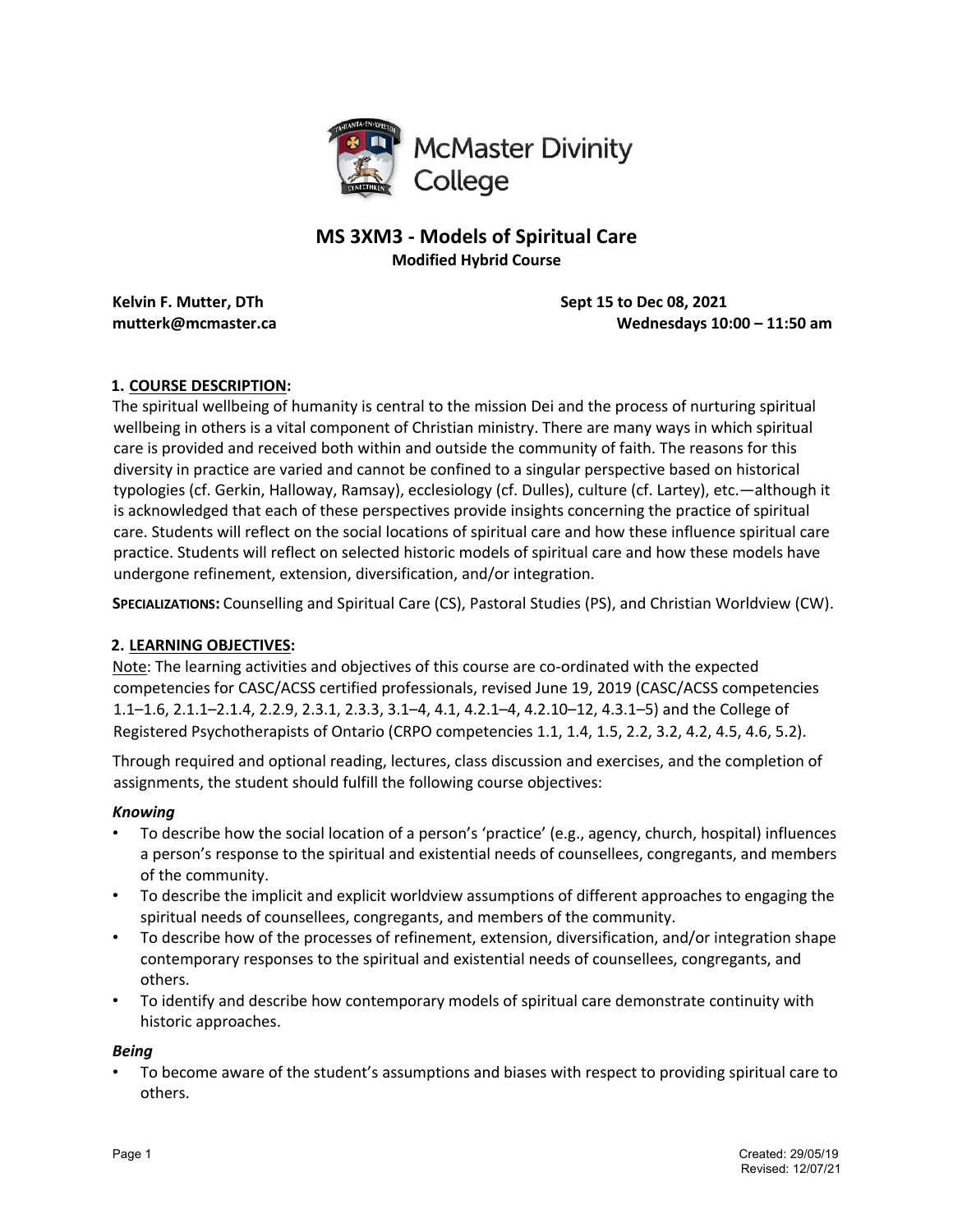• To reflect on the student's identity as a care provider and how this identity shapes their practice of spiritual care.

#### *Doing*

- To use case studies to practice framing the practice of spiritual care.
- To identify the student's current or anticipated practice context and which model(s) of spiritual care may be suitable in that setting.

#### **3. COURSE TEXTS:**

**Bookstore:** Texts may be purchased from the new *Hurlburt Family Bookstore* located beside the Chapel entrance, opposite Cullen Hall. It will be opening September 8th by appointment only due to Covid19 safety measures.

For orders in advance: Free shipping is offered to students.

Address: Read On Bookstore, 5 International Blvd., Etobicoke, Ontario. M9A 3C3. Bookstore Phone: 416 620 2934 Cell to text orders: 416 668 3434 Email for orders books@readon.ca

#### **3.1. Required Texts:**

Students are required to read the chapters assigned to their degree specialization.

|                                                                                                                                                                                         | Specializations |
|-----------------------------------------------------------------------------------------------------------------------------------------------------------------------------------------|-----------------|
| Anderson, Ray S. Spiritual Caregiving as Secular Sacrament. Philadelphia: Jessica<br>Kingsley Publishers, 2003. ISBN 1-84310-746-5                                                      | CS, CW, PS      |
| Benner, David G. Soulful Spirituality: Becoming Fully Alive and Deeply Human. Grand<br>Rapids: Brazos, 2011. ISBN: 9781587432972                                                        | CW, PS          |
| Cannon, Mae Elise, et al. Forgive Us: Confessions of a Compromised Faith. Grand<br>Rapids: Zondervan, 2014. ISBN 9780310515968                                                          | CS, CW, PS      |
| Dunlap, Susan J. Caring Cultures: How Congregations Respond to the Sick. Waco, TX:<br>Baylor University Press, 2012. ISBN 9781932792874                                                 | CS, CW, PS      |
| Jones, Russell Siler. Spirit in Session: Working with Your Client's Spirituality (and Your<br>Own) in Psychotherapy. West Conshohocken, PA: Templeton, 2019. ISBN 978-1-<br>59947-561-5 | CS.             |

#### **3.2. Required Readings: Counselling and Spiritual Care**

- Hunter, Bradley D. et al. "The Importance of Addressing Social Determinants of Health at the Local Level: The Case for Social Capital." *Health and Social Care in the Community*, (2011) 19(5), 522–530.
- Mutter, Kelvin F. "Mindfulness or The Peace of Christ." *Christian Psychology Around the World, 7*(2015), 72-82. Available on A2L.
- St. Vil, Noelle M.. "A Culture of Mutual Support: The Impact of Giving and Receiving of Practical and Emotional Support on African American Marital Satisfaction." *Journal of Family Social Work*, 18(March 2015), 78–89.

 $\mathbf{I}$ 

**Disclaimer:** *This syllabus is the intellectual property of the instructor and is prepared with currently available information. The instructor reserves the right to make changes and revisions up to and including the first day of class.*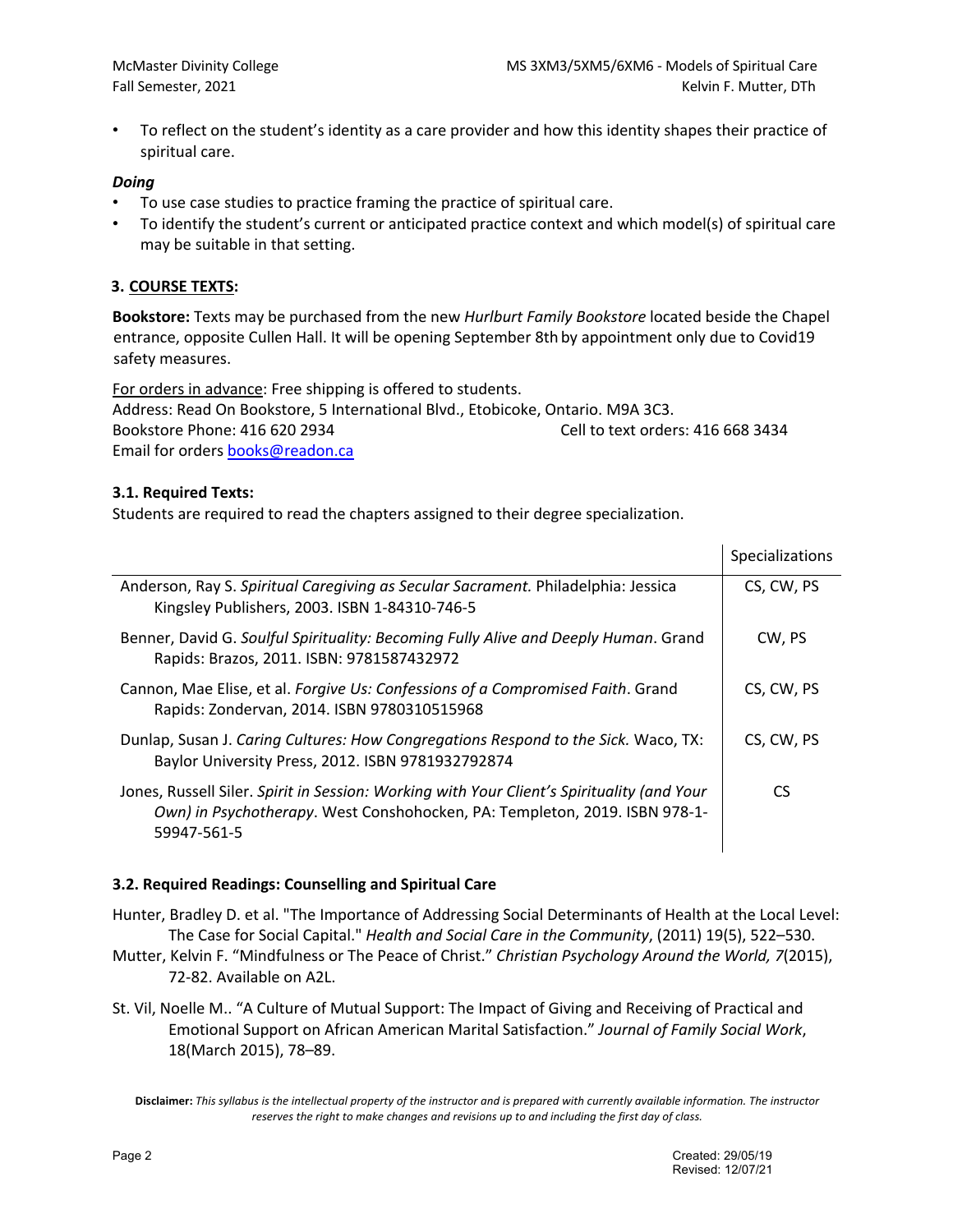- Sobczak, LaTanya Rucker and Lindsey M. West. "Clinical Considerations in Using Mindfulness- and Acceptance-Based Approaches with Diverse Populations: Addressing Challenges in Service Delivery in Diverse Community Settings." *Cognitive and Behavioral Practice*, 20(2013), 13-22.
- Strohmaier, Sarah, et al.. "Effects of Length of Mindfulness Practice on Mindfulness, Depression, Anxiety, and Stress: A Randomized Controlled Experiment." *Mindfulness*, 12(October 2020), 198 - 214.
- Weiler, Lindsey M. et al. "My village fell apart: Parents' Views on Seeking Informal Mentoring Relationships for Their Children." *Family Relations*, 69(December 2020), 983–95.

## **4. INSTRUCTOR:**

*Biography:* Dr. Kelvin Mutter is an Associate Professor (part-time) at McMaster Divinity College, Dr.

Mutter is a Registered Psychotherapist (CRPO); an AAMFT Clinical Fellow & Approved Supervisor; a Certified Pastoral Counsellor & Associate Teaching Supervisor (CASC/ACSS); and, a Registered Marriage and Family Therapist (CAMFT). Dr. Mutter's ministry and counselling experience includes both his current work as an individual, couple and family therapist as well as over twelve years in pastoral leadership. Dr. Mutter is married and has three adult children.

*Availability:* Dr. Mutter will be available for one-on-one consultation after class and during breaks on the days class is scheduled. Otherwise, students may contact him at mutterk@mcmaster.ca.

## **5. COURSE SCHEDULE:**

| <b>DATE</b>                                                                                  | <b>LOCATION</b>                                  | <b>CLASS TOPIC / ACTIVITY</b>                                             |  |  |  |  |
|----------------------------------------------------------------------------------------------|--------------------------------------------------|---------------------------------------------------------------------------|--|--|--|--|
| Sept 15, 2021                                                                                | In-Person                                        | <b>Introductory Matters</b>                                               |  |  |  |  |
|                                                                                              | at MDC                                           | Focus: Continuity and Change in the Practice of Spiritual Care            |  |  |  |  |
|                                                                                              | <b>CARING FOR, WITHIN, AND THROUGH COMMUNITY</b> |                                                                           |  |  |  |  |
| During this unit CS & PS students will complete the reading requirements for and submit Case |                                                  |                                                                           |  |  |  |  |
| Study #1; CW students will complete the reading requirements for and submit Theological      |                                                  |                                                                           |  |  |  |  |
| Reflection #1                                                                                |                                                  |                                                                           |  |  |  |  |
| Sept 22, 2021                                                                                | Online                                           | Focus: Continuity: Classical Foundations for Communal Care                |  |  |  |  |
| Sept 29, 2021                                                                                | In-Person                                        | Focus: Theological Refinements for Communal Care                          |  |  |  |  |
|                                                                                              | at MDC                                           | Post initial response to discussion #1 by 5:00 pm Friday.                 |  |  |  |  |
| Oct 6, 2021                                                                                  | Online                                           | <b>Focus: Practical Refinements in Communal Care</b>                      |  |  |  |  |
|                                                                                              |                                                  | Response to at least one other student's comments on discussion           |  |  |  |  |
|                                                                                              |                                                  | #1 by 5:00 pm Friday                                                      |  |  |  |  |
| <b>GIVING AND RECEIVING HOSPITALITY</b>                                                      |                                                  |                                                                           |  |  |  |  |
| During this unit CS & PS students will complete the reading requirements for and submit Case |                                                  |                                                                           |  |  |  |  |
| Study #2; CW students will complete the reading requirements for and submit Theological      |                                                  |                                                                           |  |  |  |  |
| Reflection #2                                                                                |                                                  |                                                                           |  |  |  |  |
| Oct 13, 2021                                                                                 | In-Person                                        | Focus: Continuity: Caring for the "Least of These My Brethren"            |  |  |  |  |
|                                                                                              | at MDC                                           | Post initial response to discussion #2 by 5:00 pm Friday.                 |  |  |  |  |
|                                                                                              |                                                  | Assignment(s): Case Study #1 (CS & PS); Theological Reflection #1<br>(CW) |  |  |  |  |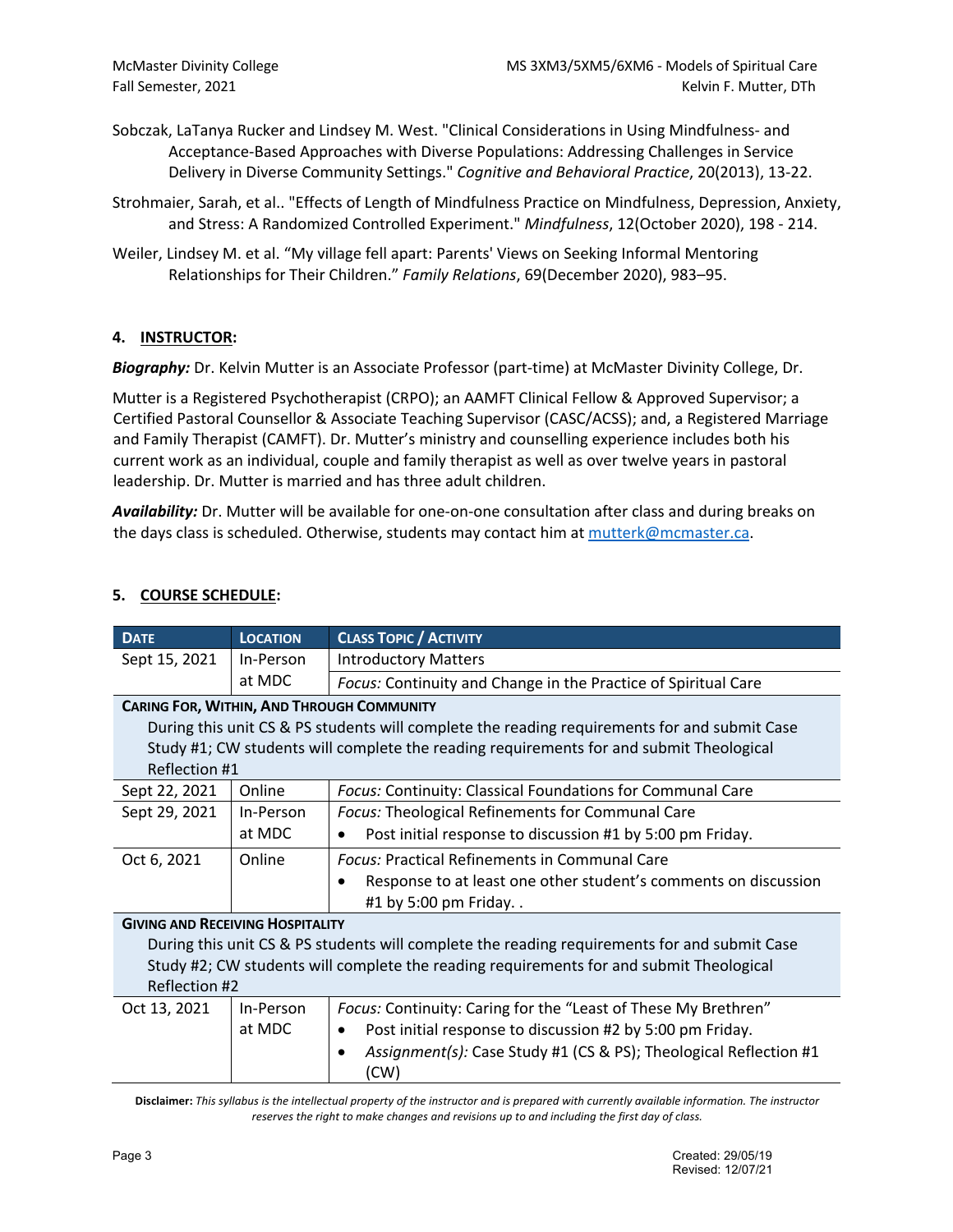| <b>DATE</b>                                  | <b>LOCATION</b> | <b>CLASS TOPIC / ACTIVITY</b>                                                                |  |  |  |
|----------------------------------------------|-----------------|----------------------------------------------------------------------------------------------|--|--|--|
| Oct 20, 2021                                 | Online          | Focus: Diversification: Spiritual Care with Diverse Populations (part I)                     |  |  |  |
|                                              |                 | Response to at least one other student's comments on                                         |  |  |  |
|                                              |                 | discussion #2 by 5:00 pm Friday                                                              |  |  |  |
| Oct 27, 2021                                 |                 | <b>READING WEEK - No Course Activities</b>                                                   |  |  |  |
| Nov 3, 2021                                  | In-Person       | Focus: Diversification: Spiritual Care with Diverse Populations (part II)                    |  |  |  |
|                                              | at MDC          | Post initial response to discussion #3 by 5:00 pm Friday.                                    |  |  |  |
| Nov 10, 2021                                 | Online          | Focus: Extension: Spiritual Care as Secular Sacrament                                        |  |  |  |
|                                              |                 | Response to at least one other student's comments on discussion                              |  |  |  |
|                                              |                 | #3 by 5:00 pm Friday                                                                         |  |  |  |
|                                              |                 | Assignment(s): Case Study #2 (CS & PS); Theological Reflection #2                            |  |  |  |
|                                              |                 | (CW)                                                                                         |  |  |  |
| <b>CARING FOR INDIVIDUALS AND HOUSEHOLDS</b> |                 |                                                                                              |  |  |  |
|                                              |                 | During this unit CS & PS students will complete the reading requirements for and submit Case |  |  |  |
|                                              |                 | Study #3; CW students will complete the reading requirements for and submit Theological      |  |  |  |
| Reflection #3                                |                 |                                                                                              |  |  |  |
| Nov 17, 2021                                 | In-Person       | Focus: Continuity: Spiritual Care as "Soul Healing" and "Soul Care"                          |  |  |  |
|                                              | at MDC          | Post initial response to discussion #4 by 5:00 pm Friday.                                    |  |  |  |
| Nov 24, 2021                                 | Online          | Focus: Integration: Therapeutic Care as Spiritual Care                                       |  |  |  |
|                                              |                 | Response to at least one other student's comments on discussion                              |  |  |  |
|                                              |                 | #4 by 5:00 pm Friday                                                                         |  |  |  |
| Dec 1, 2021                                  | In-Person       | Focus: Refinement: Rediscovering Soul Care                                                   |  |  |  |
|                                              | at MDC          | Post initial response to discussion #5 by 5:00 pm Friday.                                    |  |  |  |
|                                              |                 | Assignment(s): Case Study #3 (CS & PS); Theological Reflection #3<br>٠                       |  |  |  |
|                                              |                 | $(CW)$ ;                                                                                     |  |  |  |
| Dec 8, 2021                                  | Online          | Focus: Integration: Use of Spiritual Practices within Therapeutic Care                       |  |  |  |
|                                              |                 | Response to at least one other student's comments on discussion<br>$\bullet$                 |  |  |  |
|                                              |                 | #1 by 5:00 pm Wednesday.                                                                     |  |  |  |

# **6. COURSE REQUIREMENTS:**

| <b>Assignments</b>                              | <b>Due Date</b> | <b>MTS/MDiv</b> |               |
|-------------------------------------------------|-----------------|-----------------|---------------|
|                                                 |                 | CS&PS           | $\mathsf{cw}$ |
| Participation: In-person & On-Line classes      | Weekly          | 15%             | 15%           |
| Participation: Discussion Threads               | As assigned     | 10%             | 10%           |
| Case Studies (25% each)                         | As assigned     | 75%             |               |
| <b>Theological Reflection Papers (25% each)</b> | As assigned     |                 | 75%           |

#### **6.1.Participation (Knowing, Doing, Being) Due: Weekly**

Both Synchronous and Asynchronous class sessions will include a mixture of lecture, discussion, case reflection and practice exercises. The participation grade will be based on the student's engagement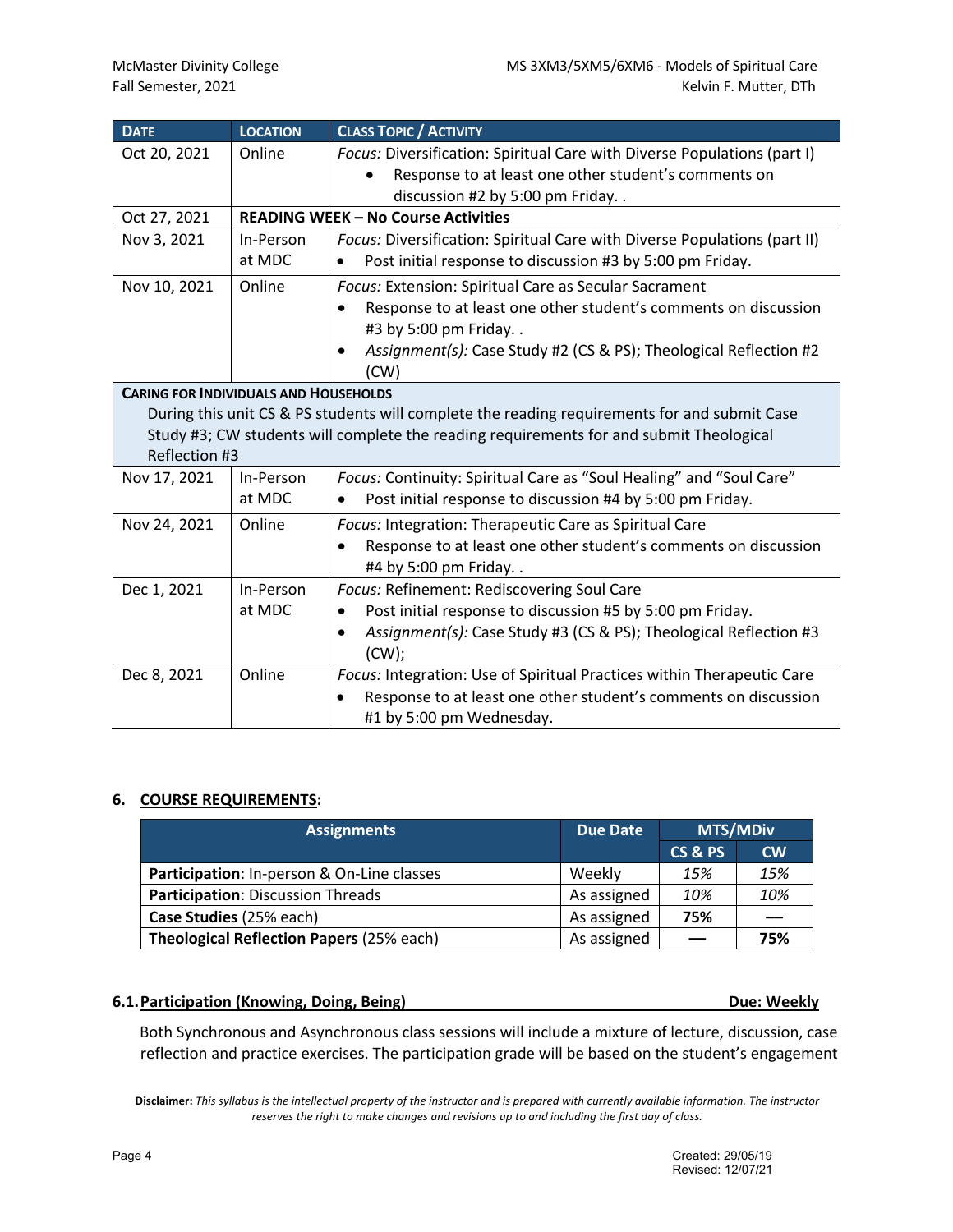with class activities (e.g., case studies, participation in discussion groups) and interaction with other students.

#### **6.2.Discussion Boards (Knowing, Doing, Being) Due: When assigned**

*Learning Objectives*: Fostering a community of learning, ii) contextualization (knowing + doing), and iii) professional formation (being).

Students are expected to participate in each scheduled discussion thread during the week it is assigned. The purpose of these discussion threads is to promote a *collaborative* understanding of the topic under discussion.

#### General Guideline:

Students are encouraged to use these discussion forums to ask questions about the topic and to respond to questions that are asked. These discussions are not intended to demonstrate your mastery of the subject. Rather the intent is to foster a conversation. *It is for this reason students are asked to limit each question you ask and each response to a question that you post to 250 words* (to illustrate, this paragraph is 91 words long). Please note that you will be asked to rewrite any post that is too long.

#### Grading:

For full credit each student must a) submit their first posting to each discussion by 5:00 pm on the Friday of the week the discussion is posted, and b) respond to at least one other student's by 5:00 pm the following Friday.

#### **6.3.MTS/MDiv - CS & PS Specializations Case Study Assignments (Knowing, Doing, Being).** <sup>1</sup>

*Learning Objective*: To apply theory to practice.

*Assignment Length*: 2500 words (each case study)

#### *General Guidelines*:

- Students *WILL* reflect on the case study for their specialization:
- Familiarize yourself with the Case Study before reading the assigned readings.
- Consider the following questions.
	- $\circ$  Which ideas, concepts, or themes within the readings are important or relevant?
	- $\circ$  Which ideas, concepts, or themes within the readings raise questions raise questions to think about?
	- $\circ$  Are there any points of intersection between the Case Study and the assigned reading(s); reflect on and discuss these points of intersection.
- Write your case study reflection.

#### **6.3.1. Case Study #1 Due: Oct 13, 2021**

#### **6.3.1.1. Counselling & Spiritual Care Specialization**

Read chs. 1–5 of *Caring Congregations* by Susan Dunlap.

 $1$  The individuals and circumstances depicted in these case studies are fictitious. Any similarity to any person living or dead is merely coincidental.

**Disclaimer:** *This syllabus is the intellectual property of the instructor and is prepared with currently available information. The instructor reserves the right to make changes and revisions up to and including the first day of class.*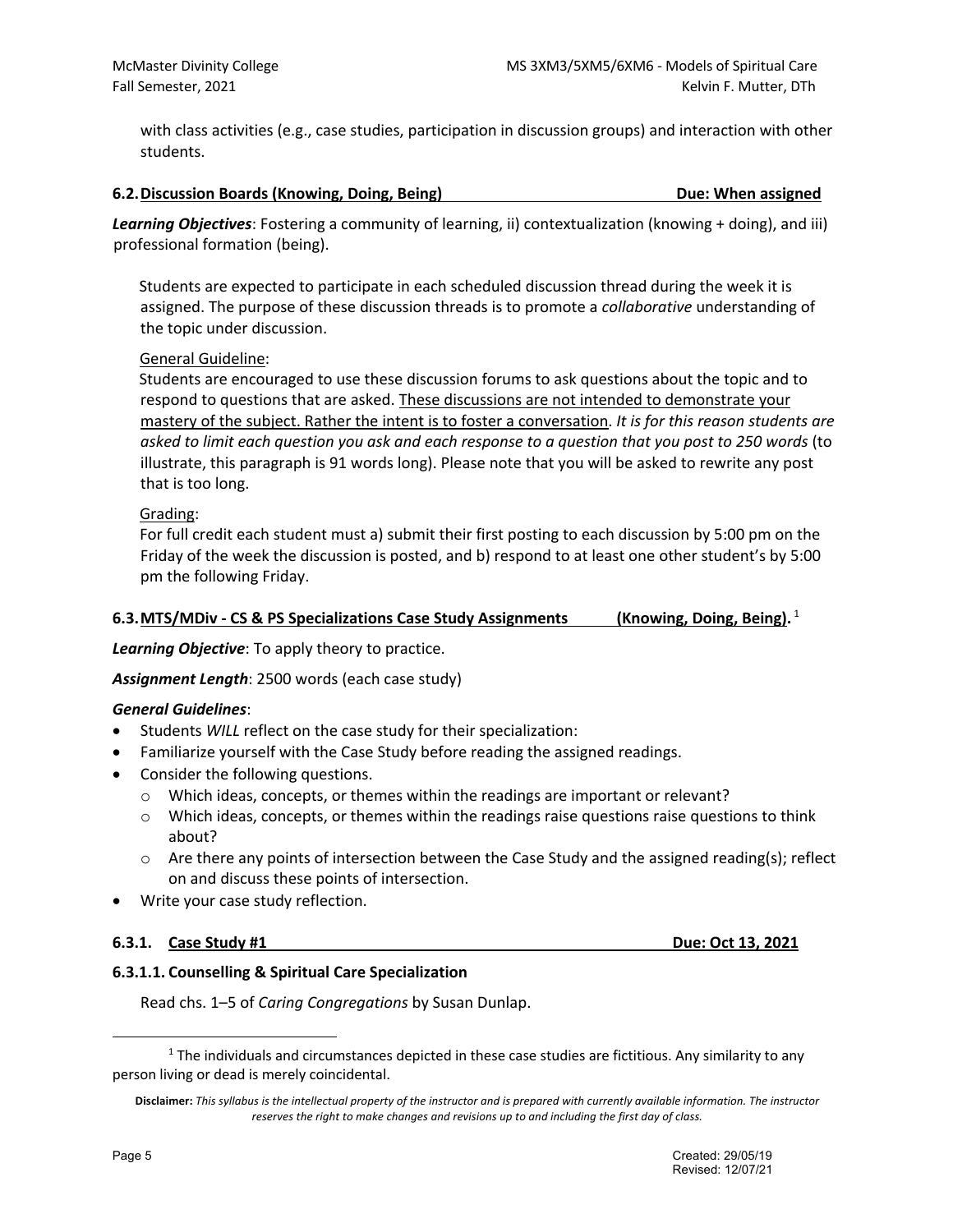Read the articles by Hunter et al., St. Vil, and Weiler et al.

## **Case Study (Counselling & Spiritual Care):** Charmaine's Story, Part One

Charmaine is in her early fifties and has been widowed for four years. Recently she was involved in a motor vehicle accident (MVA) that resulted in her being hospitalized. Due to the nature of her injuries, she is no longer able to work fulltime as the sales manager for a manufacturing company. In addition, as a result of her limited mobility she spends a lot of time at home and is less active in the community than before the accident. Lastly, Charmaine's primary support is a daughter who lives in a neighbouring community (about an hour away). You are a psychotherapist working in the community (or the chaplain at the hospital where she was treated). As part of her posthospitalization treatment, Charmaine has been referred to you because it appears that she may be withdrawing from life. What else do you need to know about Charmaine's life? Are there any concerns that may need to be assessed, monitored, treated, or referred to another provider? Discuss any points of intersection between the Case Study and the assigned readings.

#### **6.3.1.2. Pastoral Studies Specialization**

Read *Caring Congregations* by Susan Dunlap in its entirety.

NOTE: Students may elect to base their response on a single approach from Dunlap's book as long as they compare and contrast this approach with at least one of the other approaches. Alternatively, students may elect to develop an integrated response that incorporates practices from two or more of the approaches described by Dunlap.

#### **Case Study (Pastoral Studies)**:

The onset of the COVID19 pandemic in late 2019 and early 2020 changed established social patterns in all sectors of society. Because so many of the work of churches and other religious communities occurs within situations that involve the gathering of people, these communities have experienced these social changes as being particularly disruptive. Indeed, these disruptions would have had an impact on many of the expressions of caring described in Dunlap's book. Curiously, despite these disruptions some churches have sought new ways to create a sense of community. Admittedly, some of these 'experiments' have worked better than others.

Reflect on what Dunlap has to say about the nature of caring communities and imagine ways in which these principles, values, and characteristics might be useful in shaping religious communities in the so-called post-pandemic reality.

#### **6.3.2.** Case Study #2 Due: Nov 10, 2021

## **6.3.2.1. Counselling & Spiritual Care Specialization**

Read *Spiritual Caregiving as Secular Sacrament* by Ray Anderson.

#### **Case Study (Counselling & Spiritual Care):** Charmaine's Story, Part Two

In your initial meeting with Charmaine you obtained a fuller story of her life. As part of that assessment you inquired about her life before the accident as well as the physical, psychological, and social effects impact the accident has had on her life–i.e., evidence of a serious disorder of thought, cognition, mood, emotional regulation, perception or memory. Based on this assessment you and she agreed on an appropriate treatment plan.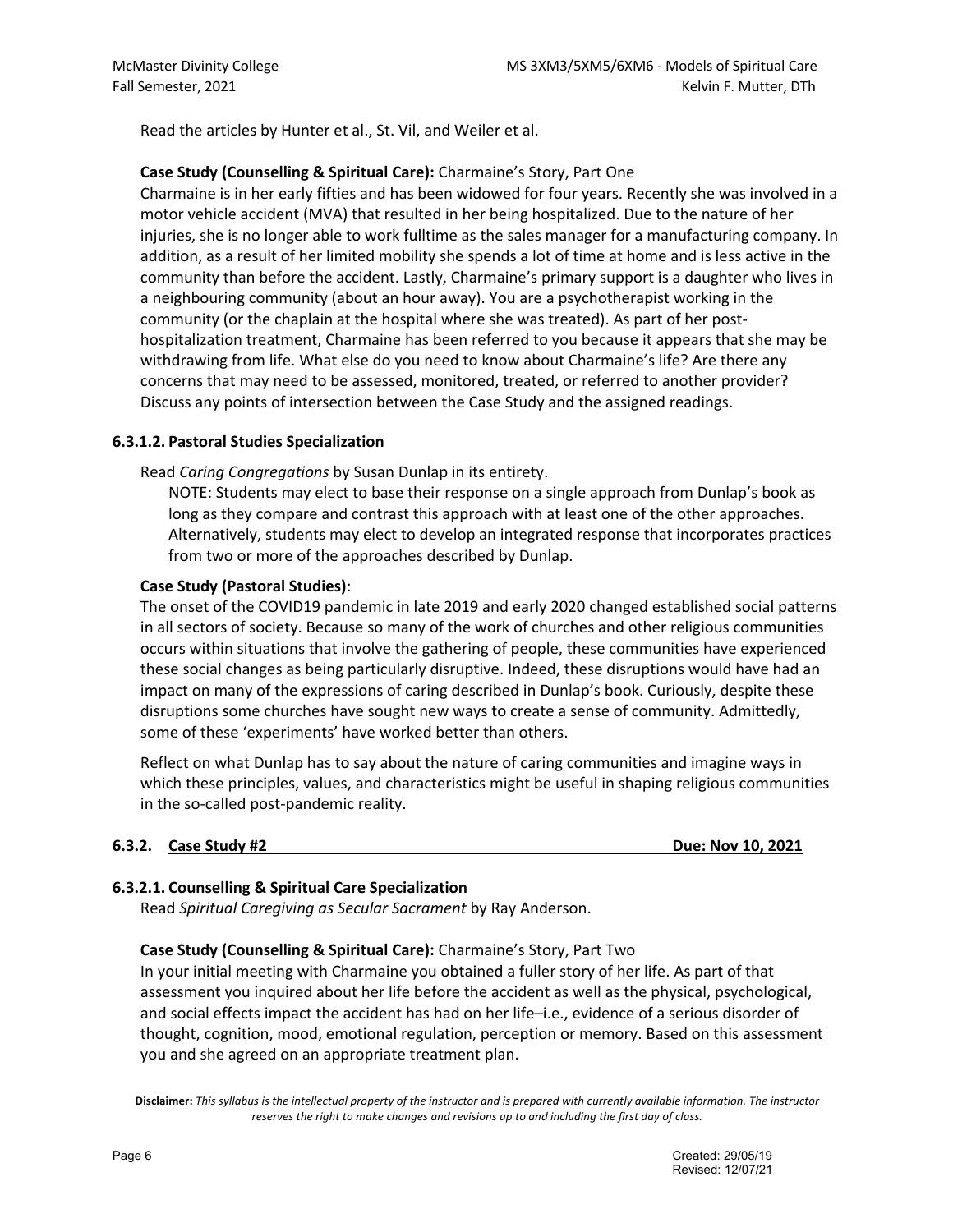Charmaine began the fifth session by telling you that she is starting to think more clearly and to feel better about life. She went on to say that one evidence of this is the fact that she his actively acknowledging the grief she lives with following the death of her husband as well as her premature retirement from her career and selling the home that she loved–both due to the physical limitations resulting from the accident. She also informed you that she doesn't want to merely "adjust to the new realities of her life." Rather, she wants to forge a new life that allows her to both honour the past as well as create a new sense of purpose and meaning for herself.

Discuss any points of intersection between the Case Study and the assigned reading.

## **6.3.2.2. Pastoral Studies Specialization**

Read *Spiritual Caregiving as Secular Sacrament* by Ray Anderson.

## **Case Study (Pastoral Studies)**:

You are the pastor of a downtown church in a mid-sized city. As part of its efforts to minister to the community, your church is open every day at noon to provide the people who work, shop, and live in the downtown core a place to sit and reflect. About six months ago a member of the community who has openly questioned the place of religion in modern life came in and sat in the silence for about an hour. About a month later they returned. In time the frequency of their visits increased to once or twice a week. A couple of weeks' ago this individual approached you as you were closing the building and indicated that they wanted to speak with you.

In your first meeting this person was open and said "Reverend, I am not into religion and I don't believe in God. I only started to come and sit in your chapel because I was looking for a peaceful place to sit and think." You thanked them for their honesty and waited for them to tell you why they wanted to speak with you... After some time they said, "I have been thinking it is time for me to get some things off my chest. … For as long as I can remember, I have made it hard for people to get along with me or like me. Now that I am 42 years old I am realizing that I don't want to live like this anymore. Don't get me wrong, I am not into feel-good religion. However, the fact is, I know I need to change and I know I need someone to help me." When you asked them what kind of help they wanted, they told you about their life and the loneliness they feel because there is no-one who cares about what happens to them.

## **6.3.3. Case Study #3 Due: Dec 1, 2021**

#### **6.3.3.1. Counselling & Spiritual Care Specialization**

Read chs. 5–9, and ch. 12 of *Spirit in Session* by Jones. Read the articles by Mutter, Sobczak and West, and Strohmaier.

**Case Study (Counselling & Spiritual Care):** Charmaine's Story, Part Three

Part way through the first session Charmaine informs you that she was raised going to church and has given up on religion. She states that she is aware that you are a religious person and that she has no interest in religion being part of her counselling.

In the sixth session Charmaine tells you that one of her friends has connected her with a website that coaches people in the practice of mindfulness. She said she has been practicing mindfulness meditation for the last three weeks and that she finds this practice to be very relaxing. She also

**Disclaimer:** *This syllabus is the intellectual property of the instructor and is prepared with currently available information. The instructor reserves the right to make changes and revisions up to and including the first day of class.*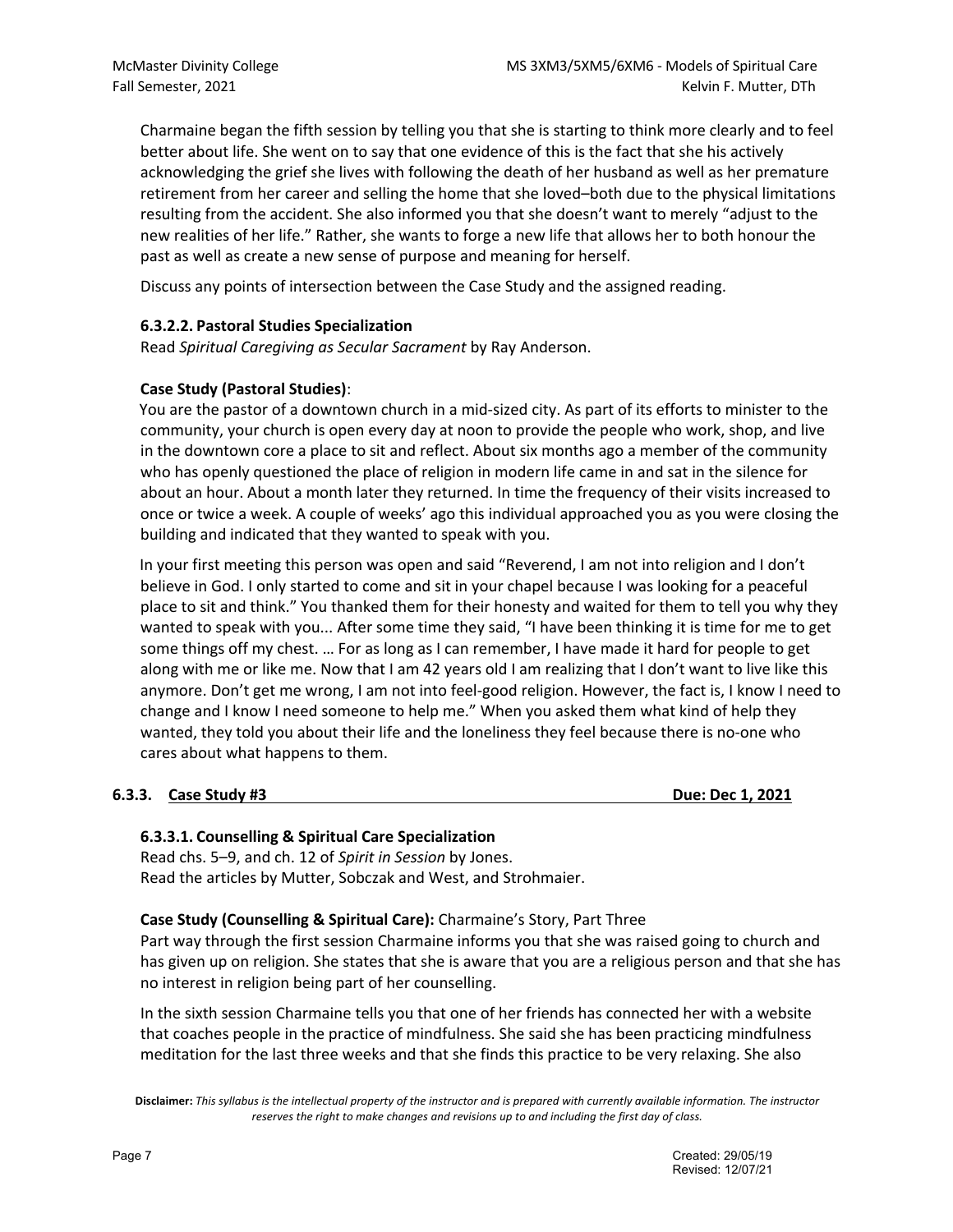stated that these mindfulness meditations have made her aware that even if she is not a religious person that there is something in her that is inherently spiritual.

During her eighth counselling session Charmaine talked at length about the MVA, the legal process for getting money out of the insurance company, and the other driver's refusal to accept responsibility for the accident. At one point she looks up and says, "I guess I could forgive them, but I don't think I am ready to do that. I think I am afraid that if I forgive her that she will get off easy. I suspect I am holding on to my anger and resentment because I don't want her to have *easy forgiveness*. I think that is like the easy religion that I grew up with, it never changed anyone."

## **6.3.3.2. Pastoral Studies Specialization**

Read *Soulful Spirituality* by Benner.

## **Case Study (Pastoral Studies)**:

Bob and Lisa are the parents of two children, ages 12 & 9, and members of your church. They purposefully purchased a home in a neighbourhood where everything, schools, shopping, and the church were in walking distance. Up until two years ago Bob and Lisa enjoyed going with their children after supper to a park about four blocks from home. One evening, Bob took their children on his own. Near dusk they headed home and stopped at the traffic light and waited for their turn to cross the road. They got about halfway across when one of the children stopped to pick something off the road. Aware that their children weren't beside him, Bob paused and looked backwards. That was when a driver made a right-hand turn and hit him, knocking him to the ground. Bob was taken to the hospital for assessment where it was determined that he had a broken hip and injuries to his lower back.

Today, two years later, Bob and Lisa are thankful their children were not injured. Bob's injuries, however, continue to place a heavy burden on the household. Bob still experiences significant pain in his hip and lower back. As a result, he continues to receive physiotherapy and he is only able to work part-time. To compensate for his lost wages, Lisa, who had been working part-time, is now working full-time. More significantly, however, they talk about how his injuries mean that the family cannot enjoy the active lifestyle they used to have, noting that they haven't been camping, gone on a nature hike, or spent a day at the beach since his injury. In addition, Bob tells you that he lives in a state of physical, mental and emotional exhaustion and he feels spiritually lost. He tells you that he identifies with biblical character Job, both his grief and his frustration with his friends, and that sometimes it feels like he (Bob) is sitting in a pile of ashes.

#### **6.4.MTS/MDiv - CW Specialization Theological Reflection Assignments (Knowing, Doing, Being).**

*Learning Objective*: To employ critical reflection with respect to the assumptions, values, and methods of selected models of spiritual care.

## *Assignment Length*: 2500 words

## *General Guidelines*:

- Read the assigned textbook and consider the following questions.
- *Identify the assumptions, values, and methods of the model of spiritual care presented in the book.*
- *Reflect theologically and philosophically on the assumptions, values, and methods of the model of spiritual care presented in the book. Which aspects of the model may be considered to fit a*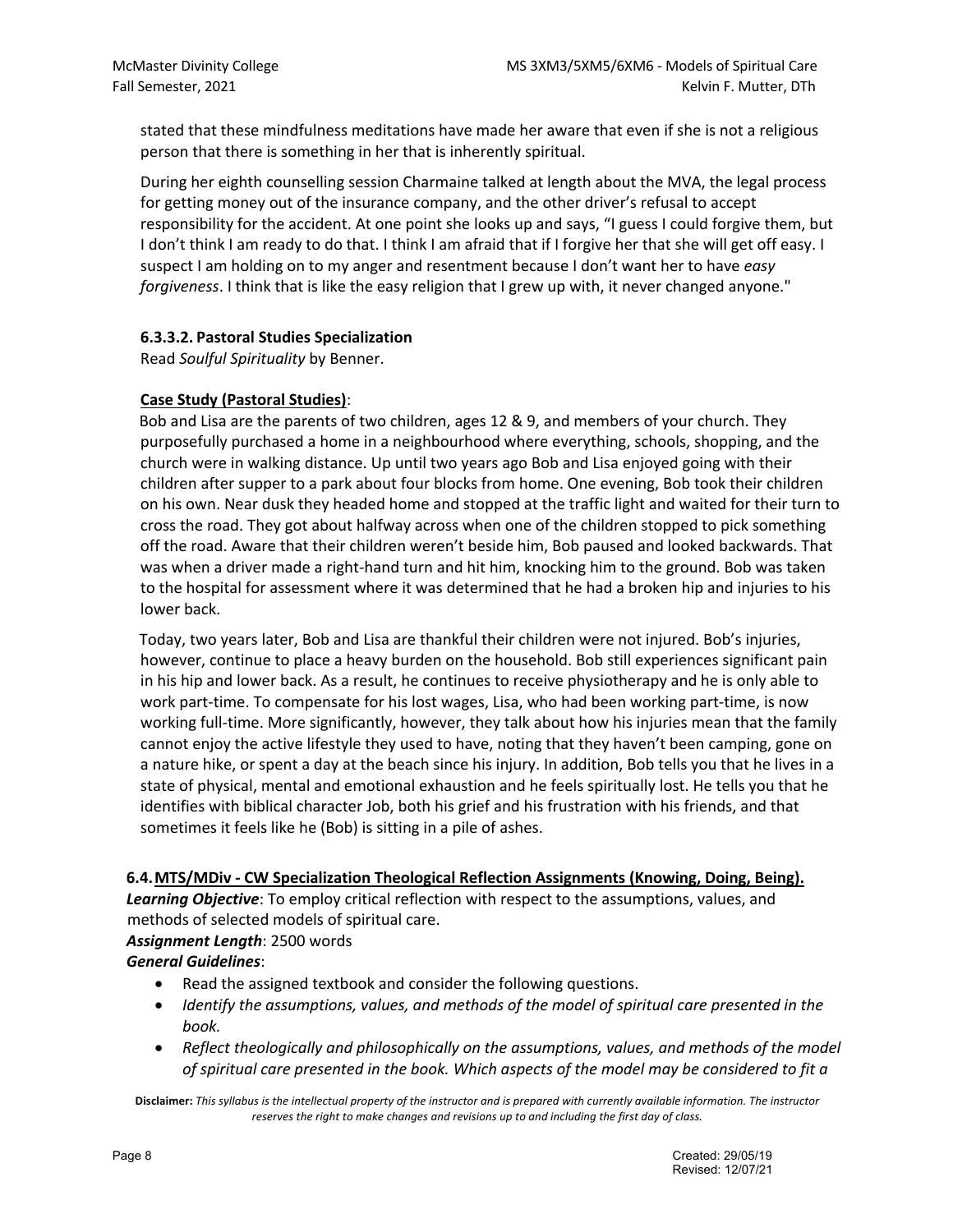*Christian worldview, which aspects might not fit and can any of these be adapted to a Christian worldview?*

• Write your case study reflection.

NOTE: Although students may use any model of theological reflection to guide them, they are likely to benefit from reading the first two chapters of *either* of the following texts.

Holeman, Virginia Todd. *Theology for Better Counseling: Trinitarian Reflections for Healing and Formation.* Downers Grove, IL: IVP, 2012.

Ramsay, Nancy J. *Pastoral Diagnosis: A Resource for Ministries of Care and Counseling*. Minneapolis, MN: Fortress, 1998.

## **6.4.1. Theological Reflection #1 Due: Oct 13, 2021**

Read the text *Caring Congregations* by Susan Dunlap in its entirety.

Write a 3000 word (≈12 pages) theological reflection on the text. Students are encouraged to base their reflection on a single approach from Dunlap's book and then compare and contrast this approach with at least one of the other approaches.

# **6.4.2. Theological Reflection #2 Due: Nov 10, 2021**

Read the text *Spiritual Caregiving as Secular Sacrament* by Ray Anderson in its entirety. Write a 3000 word (≈12 pages) theological reflection that examines the potential strengths and shortcomings of Anderson's thesis and argument.

# **6.4.3. Theological Reflection #3 Due: Dec 1, 2021**

Read the text Read the text *Soulful Spirituality* by Benner in its entirety. Write a 3000 word (≈12 pages) theological reflection that examines and discusses Benner's text.

# **7. COURSE ADMINISTRATION:**

## **Instructor Availability:**

Throughout the course, Dr. Mutter will be available via email or WebEx as well as the discussion forum on Avenue to Learn. Dr. Mutter may be contacted at mutterk@mcmaster.ca. During the hybrid week, Dr. Mutter will be available for one-on-one consultation after class and during breaks on the days class is scheduled.

## **Interpersonal Interactions:**

*General:* Please respect the opinions of others, even if you do not agree with them. Extend courtesy by not ridiculing others' ideas. Feel free to respond logically, critically, and in an orderly manner.

*Online Interaction:* Students are encouraged to…

- Invite interaction through posting shorter comments and by asking questions.
- Remember we all have limited time; please respect everyone's time by posting short comments.
- Refrain from sharing personal information, remember this is an open forum. No one from this site will ever ask for personal information such as an email address or password.
- Refrain from typing in all capital letters as this may be perceived as yelling.
- Refrain from flaming, i.e., do not use these discussions forums to verbally express anger, displeasure, or other hostility towards others.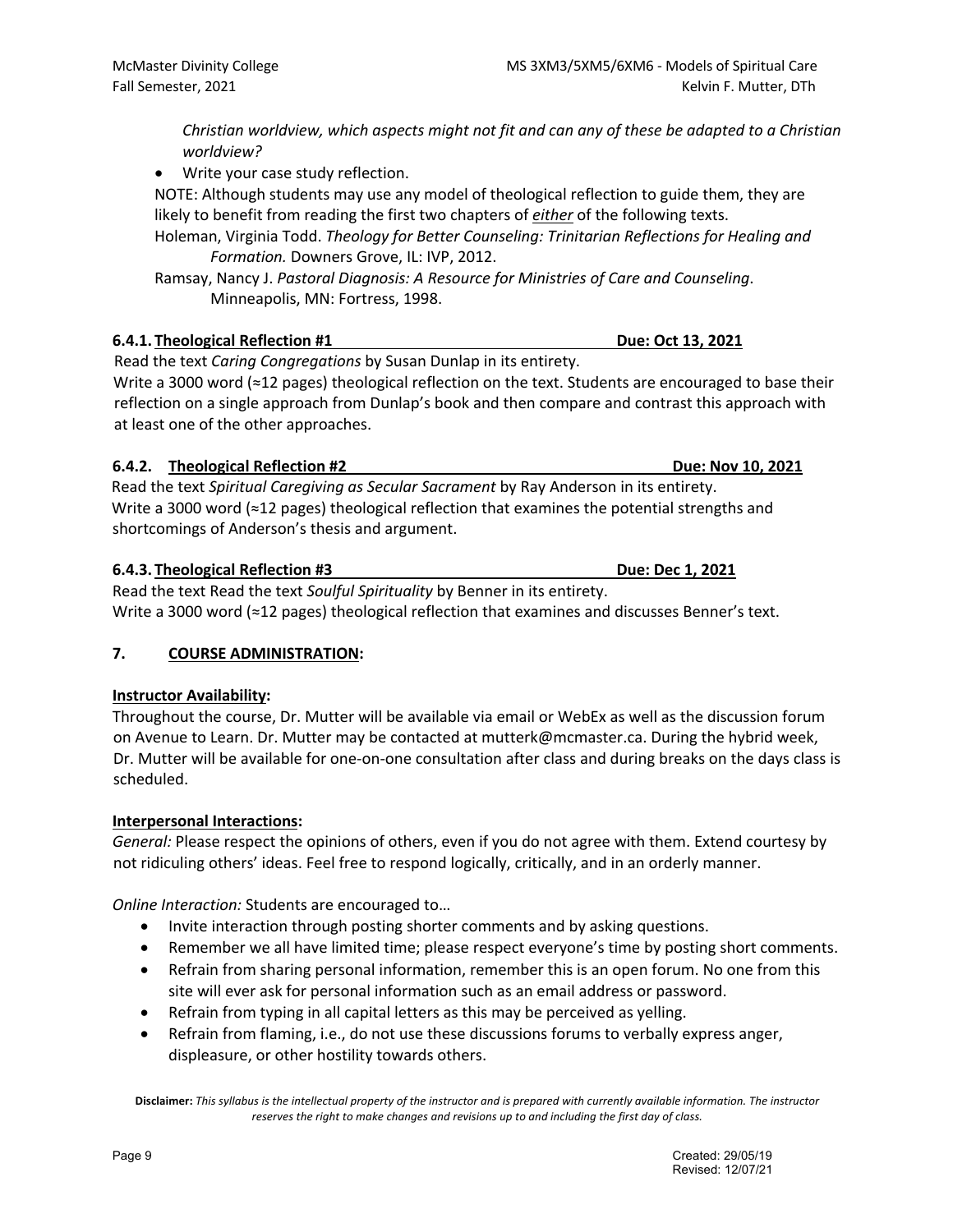*In-Person Interaction* Students are encouraged to…

- Arrive on time for class.
- Stay for the entire class session.
- Not engage in anything during class time that prevents them or other from focusing and participating in class discussions.
- Not to carry on private conversations in class. This applies to spoken and electronic communication. If something is unclear, the whole class will benefit by a question being asked out loud.
- Silence cell phones and related devices during class. If a student must for some reason accept a phone call, he or she ought to discretely leave the class to do so.

#### **Written Work:**

#### *Gender Inclusive Language:*

McMaster Divinity College uses inclusive language for human beings in worship services, student written materials, and all its publications. It is expected that inclusive language will be used in chapel services and all MDC assignments. In reference to biblical texts, the integrity of the original expressions and the names of God should be respected, but you will need to use gender inclusive language for humans, and you will need to quote from a gender-inclusive version such as the following: NRSV (1989), NCV (1991), TEV/GNB/GNT (1992), CEV (1995), NLT (1996), TNIV (2005), and the Common English Bible (CEB 2011).

#### *College Style for Written Work:*

All written work—unless informed otherwise by the professor—is to be submitted in accordance with the *McMaster Divinity College Style Guide for Essays and Theses*, available on the McMaster Divinity College website (https://mcmasterdivinity.ca/resources-forms/mdc-style-guide/).

#### *Length:*

Students are expected to adhere to the assignment page / word count. If a paper exceeds the word count, grace will be accorded for the first 10%. However, the grade will be reduced by 1/3 of a letter grade for each additional 10% a paper exceeds the stipulated word count.

#### *Submission of Written Work:*

Except for the **Online Discussion**, all written work is to be submitted by email in either MSWord format, "Rich Text Format" (i.e., \*.rtf), or as an Open Office document. PDF files are not acceptable as it can be more difficult to provide comments and feedback on the assignment.

#### *Deadlines*:

All assignments are due on the day indicated (by email before 5 p.m. of the day due). A late penalty of 2% per day will be applied to all assignments submitted after the deadline unless an extension has been obtained from the instructor prior to the deadline. Assignments cannot be submitted after April 9, 2021 without written permission from the Office of the MDC Registrar.

#### *Statement on Academic Honesty:*

Academic dishonesty is a serious offence that may take any number of forms, including plagiarism, the submission of work that is not one's own or for which previous credit has been obtained, and/or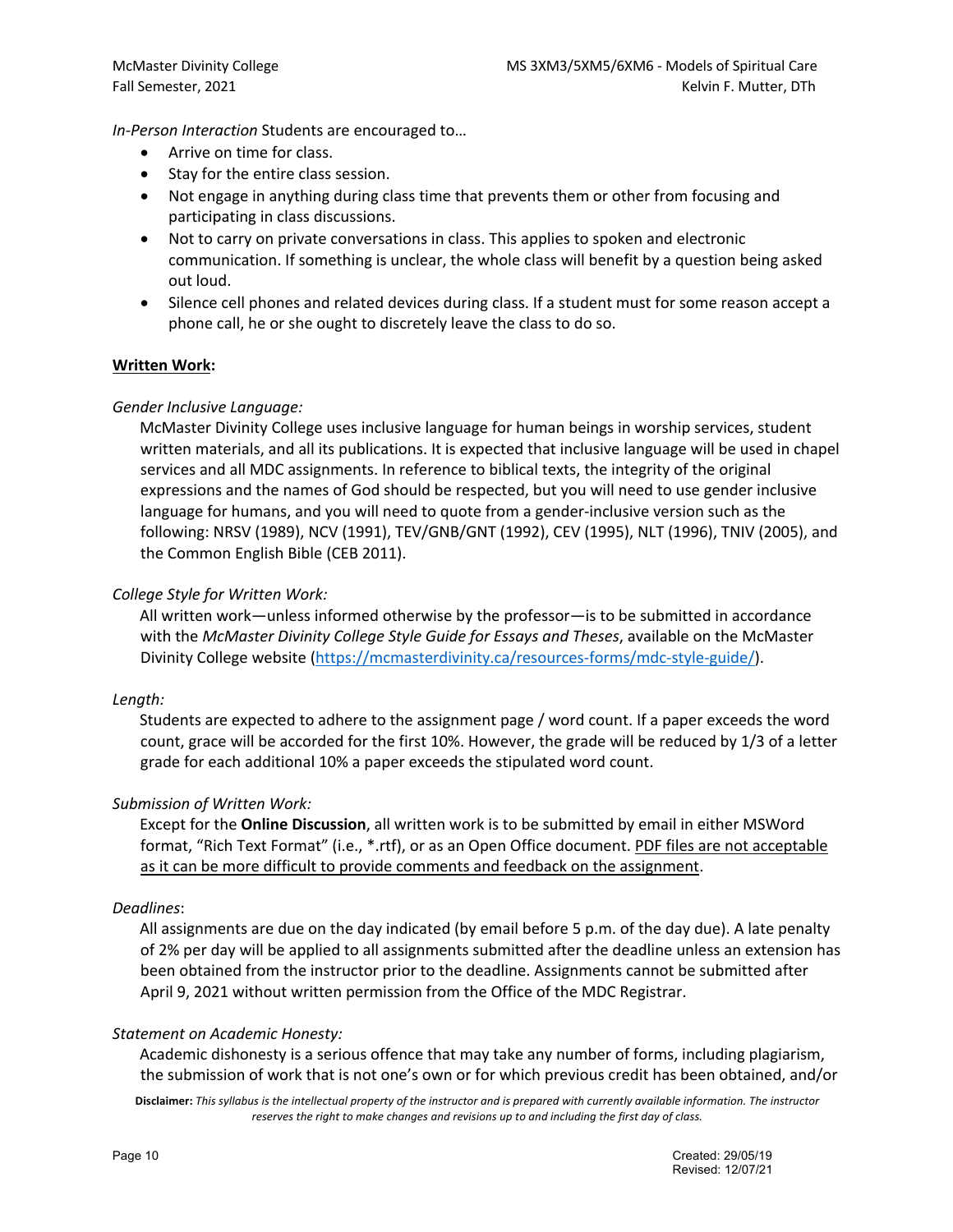unauthorized collaboration with other students. Academic dishonesty can result in severe consequences, e.g., failure of the assignment, failure of the course, a notation on one's academic transcript, and/or suspension, or expulsion from the College. Students are responsible for understanding what constitutes academic dishonesty. Please refer to the McMaster University Academic Integrity Policy - http://www.mcmasterdivinity.ca/programs/rules-regulations. All submitted work is subject to normal verification standards to ensure that academic integrity has been upheld (e.g., online search). In this course we will be using a web-based service (turnitin.com) for plagiarism detection for research assignments submitted by students.

## **8. SELECT BIBLIOGRAPHY:**

Anderson, Ray S. *An Emergent Theology for Emerging Churches.* Downers Grove, IL: InterVarsity, 2006.

Bartlett, David Lyon, *Ministry in the New Testament.* Minneapolis: Fortress, 1993.

- Cabot, Richard Clarke and Russell L. Dicks. *The Art of Ministering to The Sick.* New York: The Macmillan company, 1936, republished 1953.
- Clebsch, William A., and Charles Jaeckle. *Pastoral Care in Historical Perspective*. New York: Aronsen, 1964.
- Clinebell, Howard J., and Bridget Clare McKeever. *Basic Types of Pastoral Care & Counseling: Resources for the Ministry of Healing and Growth*, 3rd edition. Nashville: Abingdon, 2011.
- Doehring, Carrie. *The Practice of Pastoral Care: A Postmodern Approach*, Revised Edition. Louisville, KY: Westminster-John Knox, 2015.
- Dykstra, Robert C. *Images of Pastoral Care: Classic Readings.* St. Louis, MO: Chalice, 2005.
- Farris, James R. ed. *International Perspectives on Pastoral Counseling.* Binghampton, NY: Haworth. 2002.
- Garland, Diana R.. *Family Ministry: A Comprehensive Guide*, 2nd Edition. Downers Grove, IL: IVP Academic, 2012.
- Gerkin, Charles V. *An Introduction to Pastoral Care.* Nashville: Abingdon, 1997.
- Gibbs, Eddie. *Church Next.* Downers Grove, IL: IVP, 2000.
- Gibbs, Eddie and Ryan K Bolger. *Emerging Churches: Creating Christian Community in Postmodern Cultures.* Grand Rapids: Baker, 2005.
- Gregory the Great. *Pastoral Care.* Vol. 11 of *Ancient Christian Writers,* edited by Johannes Quasten and Joseph C. Plumpe. Translated by Henry Davis. New York, Newman, 1950/1978.
- Holifield, Brooks E. A. *History of Pastoral Care in America: From Salvation to Self-Realization*. Nashville: Abingdon, 1983.
- Kemp, Charles F., *Physicians of The Soul: A History of Pastoral Counseling*. New York: Macmillan, 1947.
- Lartey, Emmanuel Y. *Pastoral Theology in an Intercultural World*. Cleveland, OH: Pilgrim Press, 2006.
- Magnuson, Norris and Beth Magnuson. *Salvation in the Slums: Evangelical Social Work 1865-1920.*  Portland, OR: Wipf & Stock, 2004.

McNeill, John T. A*. History of the Cure of Souls*. New York: Harper and Row, 1951.

**Disclaimer:** *This syllabus is the intellectual property of the instructor and is prepared with currently available information. The instructor reserves the right to make changes and revisions up to and including the first day of class.*